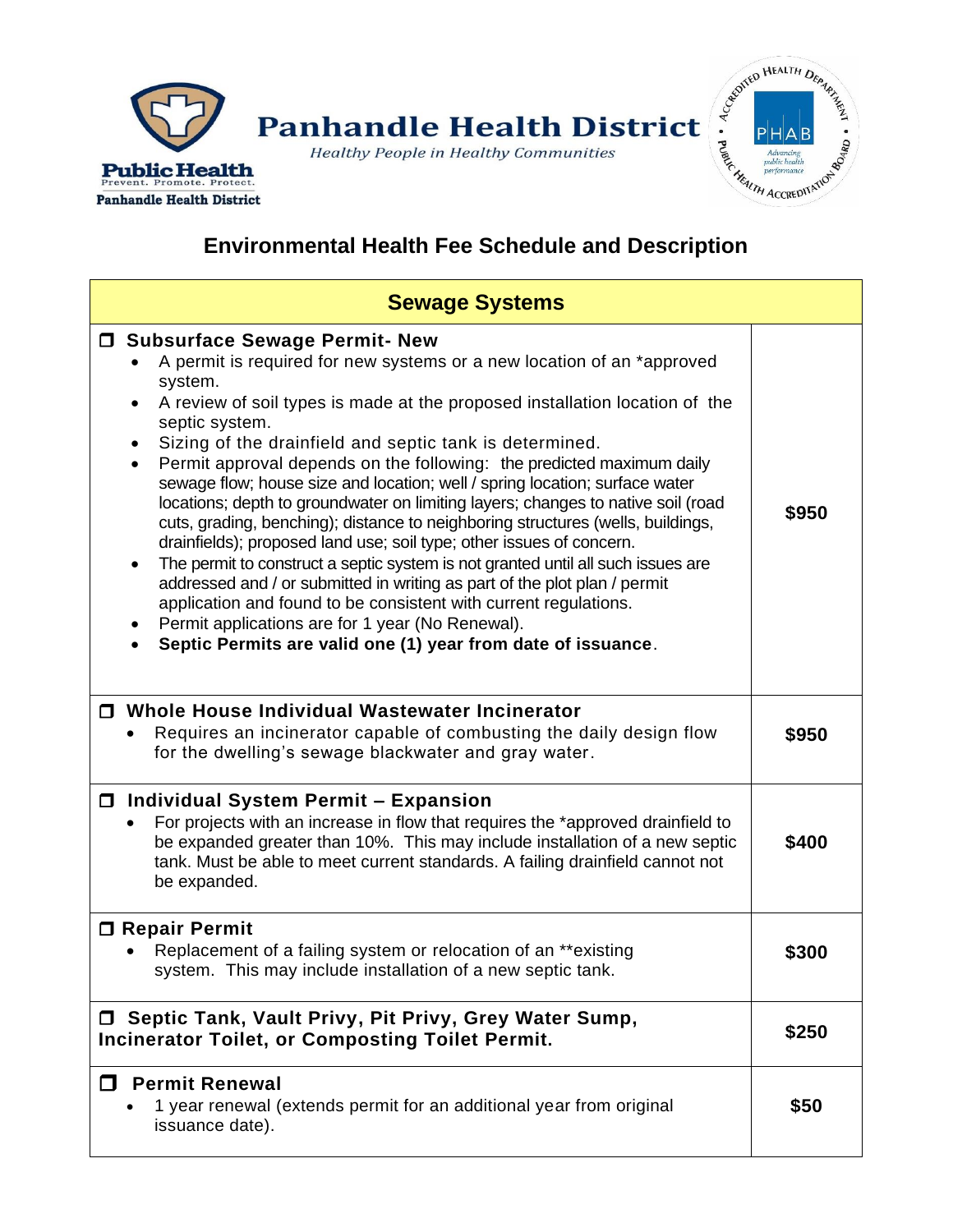| <b>Central / Large Soil Absorption System</b>                                                                                                                                                                                                                                                                                                                                           |                                                                                           |  |
|-----------------------------------------------------------------------------------------------------------------------------------------------------------------------------------------------------------------------------------------------------------------------------------------------------------------------------------------------------------------------------------------|-------------------------------------------------------------------------------------------|--|
| <b>Central / Large Soil Absorption System Review &amp; Permit</b><br>$\Box$<br>Review of data providing estimated wastewater flow volume.<br>Parcels to be served will be identified and any required easements will<br>$\bullet$<br>be in place prior to issuance of permit.<br>If residential, tank permits for each future dwelling will be needed prior<br>$\bullet$<br>to hook-up. | \$1000<br>at time of<br>application<br>plus<br>\$60/Hour<br>Field Work Time<br>(invoiced) |  |
| □ Repair Permit<br>Replacement of a <i>failing</i> system.                                                                                                                                                                                                                                                                                                                              | \$400                                                                                     |  |
| <b>Planning and Zoning Review</b>                                                                                                                                                                                                                                                                                                                                                       |                                                                                           |  |
| <b>D All Building Permit Reviews</b>                                                                                                                                                                                                                                                                                                                                                    | \$0.00                                                                                    |  |
| <b>Land Development</b>                                                                                                                                                                                                                                                                                                                                                                 |                                                                                           |  |
| <b>J Subdivision</b> served by Municipal Services or<br>Is located over the Spokane Valley/Rathdrum Prairie Aquifer, and;<br>Proposed parcels are greater than 300' from surface water.<br>$\circ$<br>Proposed subdivision is not located along the aquifer perimeter.<br>$\circ$<br>Minimum of five (5) acres<br>$\circ$                                                               | \$250                                                                                     |  |
| $\Box$ Subdivision served by individual on-site sewage disposal systems:<br>The fee for one lot with an *approved or **existing septic system will be<br>$\bullet$<br>waived on subdivisions with two or more lots.<br>For subdivisions located over the Spokane Valley/Rathdrum Prairie<br>$\bullet$<br>Aquifer, please see the \$250.00 fee criteria.                                 | \$390<br>Per lot                                                                          |  |
| <b>Mortgage Survey</b>                                                                                                                                                                                                                                                                                                                                                                  |                                                                                           |  |
| <b>Mortgage Survey</b><br>$\Box$<br>Inspection of Sewage System & Water System:<br>Water Sample Only:<br><b>Repeat Inspection:</b><br>Drinking Water Sample Lab Fee:                                                                                                                                                                                                                    | \$127<br>\$75<br>\$50<br><b>Cost of Test</b>                                              |  |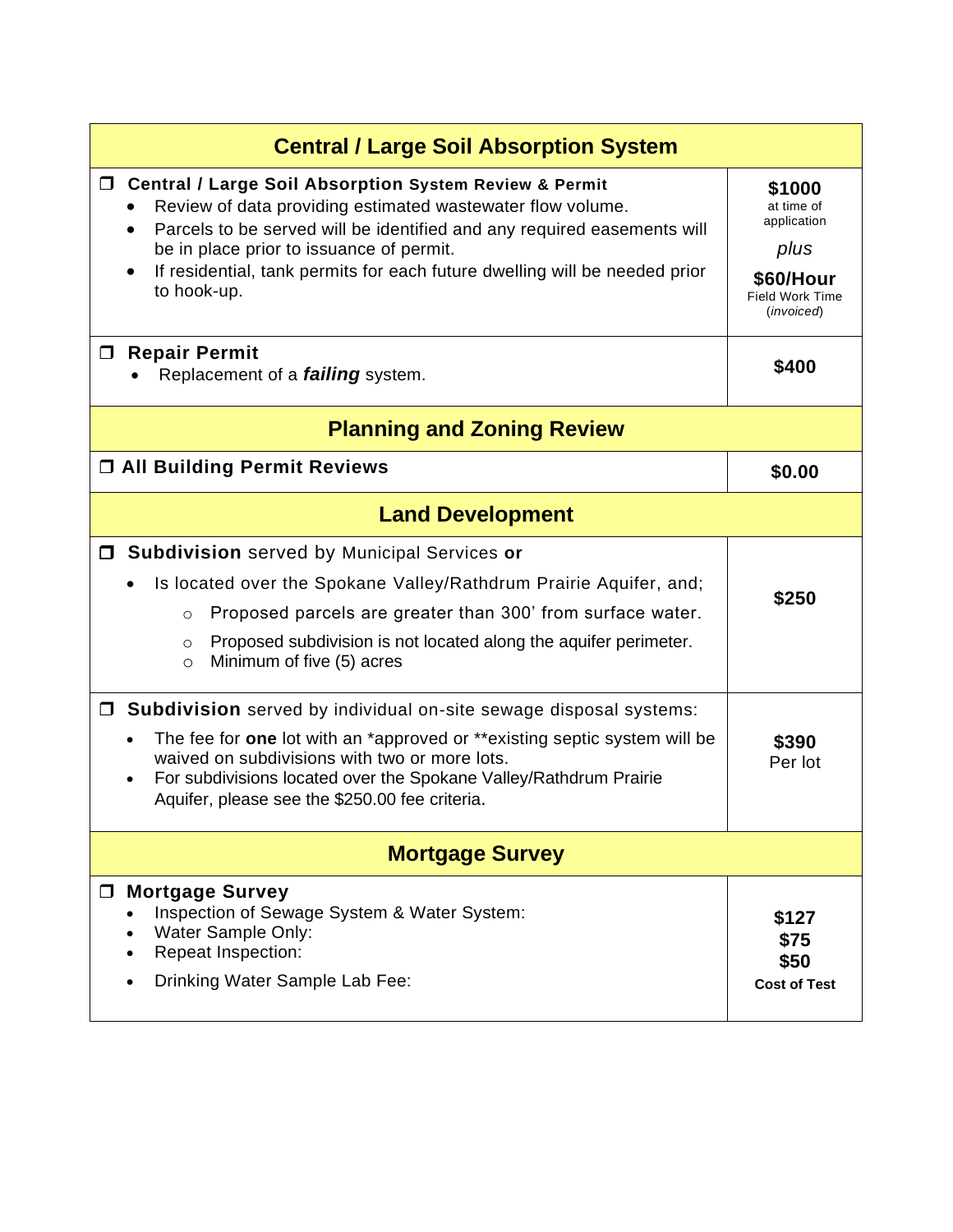| <b>Shallow Injection Wells</b>                                                                                                                                                                                                                                                                                                                            |                                       |  |
|-----------------------------------------------------------------------------------------------------------------------------------------------------------------------------------------------------------------------------------------------------------------------------------------------------------------------------------------------------------|---------------------------------------|--|
| $\Box$ Per Well Fee (NOTE - Roof drains are no longer exempt):<br>Governmental Road Projects are exempt from Fees (Must still register)                                                                                                                                                                                                                   | \$75                                  |  |
| <b>Swimming Pools</b>                                                                                                                                                                                                                                                                                                                                     |                                       |  |
| Annual Public Swimming Pool Permit:                                                                                                                                                                                                                                                                                                                       | \$50                                  |  |
| <b>I</b> Annual Non-Public Swimming Pool Consultation:                                                                                                                                                                                                                                                                                                    | \$200                                 |  |
| Swimming Pool Plan Reviews:                                                                                                                                                                                                                                                                                                                               | \$100                                 |  |
| <b>Daycare</b>                                                                                                                                                                                                                                                                                                                                            |                                       |  |
| Family (1-6 Children)<br>$\Box$                                                                                                                                                                                                                                                                                                                           | \$100                                 |  |
| Group (7-12 Children)<br>$\Box$                                                                                                                                                                                                                                                                                                                           | \$100                                 |  |
| Center (13-25 Children)<br>$\Box$                                                                                                                                                                                                                                                                                                                         | \$250                                 |  |
| <b>Center</b> (26 or more Children)<br>□                                                                                                                                                                                                                                                                                                                  | \$325                                 |  |
| <b>City Only</b><br>$\Box$                                                                                                                                                                                                                                                                                                                                | \$75                                  |  |
| <b>Lending Library</b><br>$\Box$                                                                                                                                                                                                                                                                                                                          | \$20                                  |  |
| <b>Installer /Pumper Permits</b>                                                                                                                                                                                                                                                                                                                          |                                       |  |
| <b>Installer License</b><br>$\Box$<br>Basic (requires a \$5,000 bond):<br>$\bullet$<br>Complex (requires a \$15,000 bond):<br>Upgrade from Basic to Complex:<br>$\bullet$<br>Valid for one calendar year - expires December 31 <sup>st</sup> of year issued.<br><b>I</b> Annual Pumper License (one truck is included in \$50):<br>Each additional truck: | \$50<br>\$100<br>\$50<br>\$50<br>\$20 |  |
| <b>Expires March 1st</b>                                                                                                                                                                                                                                                                                                                                  |                                       |  |
| <b>Critical Materials Fees</b>                                                                                                                                                                                                                                                                                                                            |                                       |  |
| □ Commercial/Industrial App. Review - Fixed Facilities                                                                                                                                                                                                                                                                                                    | \$75                                  |  |
| <b>O Secondary Containment Plan Review</b>                                                                                                                                                                                                                                                                                                                | \$200                                 |  |
| <b>Biennial Inspection</b><br>$\Box$<br>Standard facility:<br>Retail facility:                                                                                                                                                                                                                                                                            | \$225<br>\$100                        |  |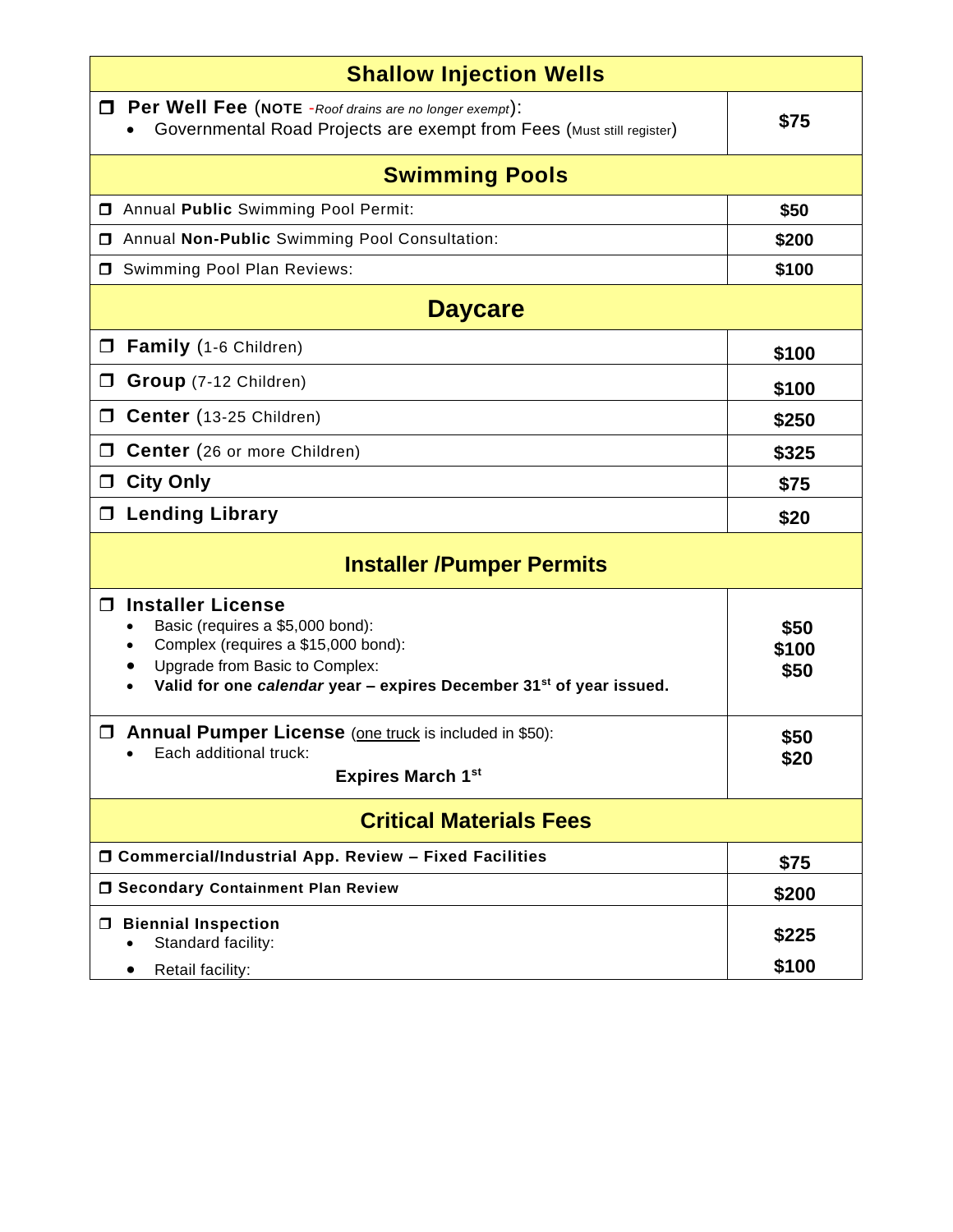| <b>Foods Permits</b>                                                                                                                                                                           |                      |  |
|------------------------------------------------------------------------------------------------------------------------------------------------------------------------------------------------|----------------------|--|
| Plan Review (New/Remodel for Fixed or Mobile)<br>0                                                                                                                                             | \$100                |  |
| <b>Fixed Food Establishment</b><br>П<br>(1-2 licensed divisions or departments on one premises and under common ownership)<br>Late Fee (Continuing Operations without a license January 1-14)  | \$200<br>\$35        |  |
| Late Fee (Continuing Operations without a license January 15-31)                                                                                                                               | \$70                 |  |
| □ Fixed Food Establishment<br>(3 or more licensed divisions or departments on one premises and under common ownership)                                                                         | \$250                |  |
| Late Fee (Continuing Operations without a license January 1-14)<br>Late Fee (Continuing Operations without a license January 15-31)                                                            | \$35<br>\$70         |  |
| <b>Intermittent</b> (Agriculture Market, single location)                                                                                                                                      | \$80                 |  |
| <b>Temporary Events</b><br>(No commissary required if fully self-contained or using a licensed food establishment for commissary.)                                                             |                      |  |
| Operating 1 day, same location<br>Operating $2 - 3$ days, same location<br>Operating 4 or more days and/or multiple events or locations                                                        | \$35<br>\$45<br>\$80 |  |
| <b>Mobile</b><br>$\Box$                                                                                                                                                                        |                      |  |
| Fully self-contained or using a licensed food establishment for<br>commissary                                                                                                                  | \$80                 |  |
| Using an unlicensed food establishment for commissary                                                                                                                                          | \$100<br>\$80        |  |
| Each Additional Mobile (same ownership/same commissary)<br>Late Fee (Continuing Operations without a license January 1-14)<br>Late Fee (Continuing Operations without a license January 15-31) | \$35<br>\$70         |  |
| □ Second School Food Inspection / aka USDA Inspection:                                                                                                                                         | \$100                |  |
| <b>License Reinstatement Fee</b>                                                                                                                                                               | \$18                 |  |
| <b>Request for Variance Fee</b><br>$\Box$                                                                                                                                                      | \$50                 |  |
| <b>Compliance Conference Fee</b><br>$\Box$                                                                                                                                                     | \$100/hour           |  |
| <b>Enforcement and Legal Fees</b><br>$\Box$                                                                                                                                                    | \$150/hour           |  |
| <b>ServSafe Food Safety Training Class</b>                                                                                                                                                     | \$125                |  |
| <b>Annual Pumper License</b> (one truck is included in \$50):<br>$\Box$<br>Each additional truck:                                                                                              | \$50<br>\$20         |  |
| <b>Expires March 1st</b>                                                                                                                                                                       |                      |  |